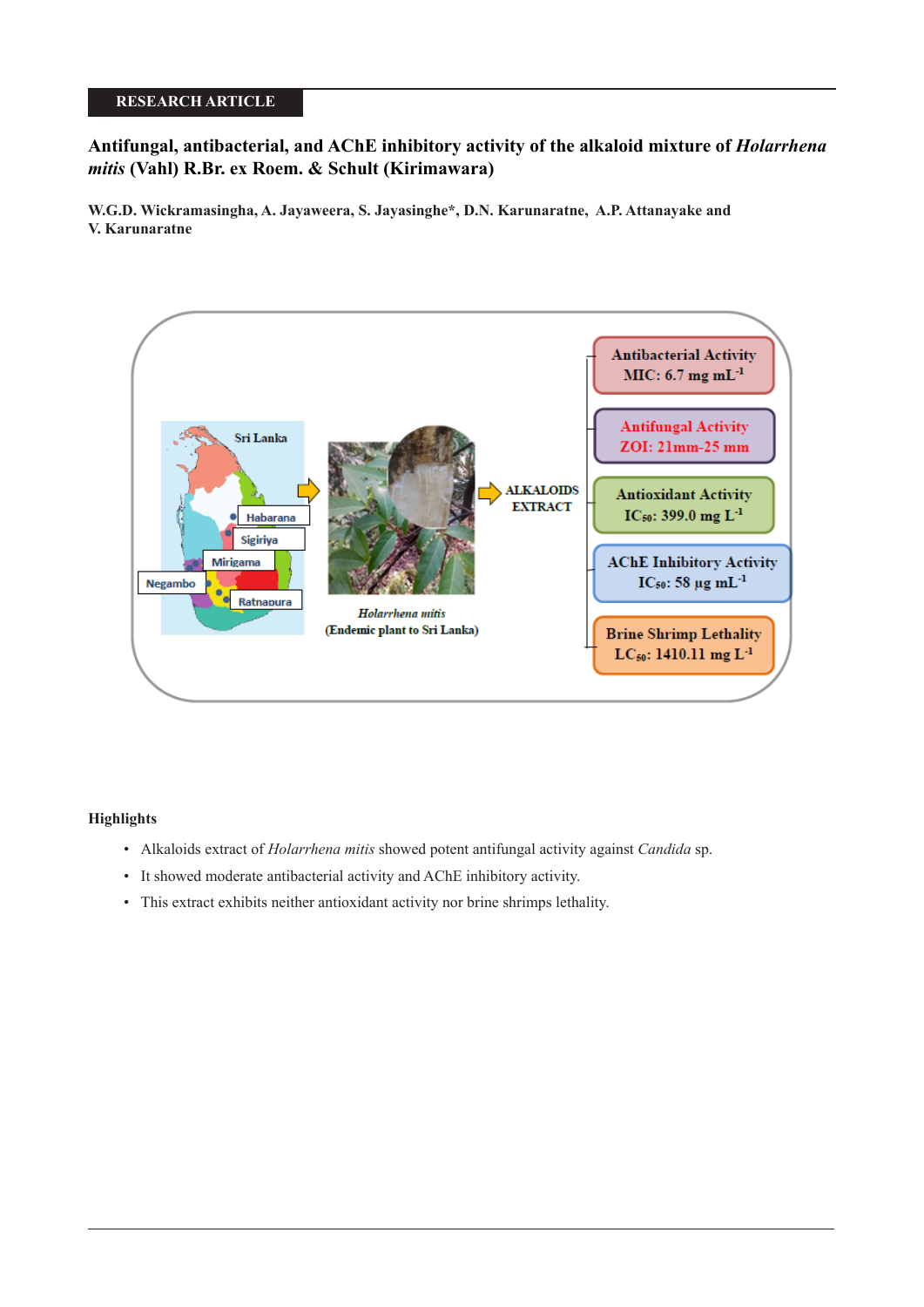## **RESEARCH ARTICLE**

# **Antifungal, antibacterial, and AChE inhibitory activity of the alkaloid mixture of** *Holarrhena mitis* **(Vahl) R.Br. ex Roem. & Schult (Kirimawara)**

**W.G.D. Wickramasingha½, A. Jayaweera3, S. Jayasinghe3\*, D.N. Karunaratne3, A.P. Attanayake4 and V. Karunaratne3**

 *Postgraduate Institute of Science, University of Peradeniya, Peradeniya, Sri Lanka. Department of Biochemistry, Medical Research Institute of Sri Lanka, Colombo 08, Sri Lanka. Department of Chemistry, Faculty of Science, University of Peradeniya, Peradeniya, Sri Lanka. Department of Biochemistry, Faculty of Medicine, University of Ruhuna, Galle, Sri Lanka.*

*Received: 05/05/2021; Accepted: 15/03/2022*

**Abstract:** The scarcity of novel drugs has prompted scientific research to re-evaluate natural products as drug lead compounds with high chemical and biological potential. Among the many phytochemicals, alkaloids are an important group of natural products consisting of an extensive list of bioactivities such as antitumor, anti-inflammatory, antiviral, antihypertensive, antiulcer, diuretic and analgesic. The alkaloid mixture from the bark of *Holarrhena mitis*, which is an endemic plant to Sri Lanka, consists of 11 known compounds. This alkaloid mixture was assessed for its antibacterial, antifungal, antioxidant and acetylcholinesterase (AChE) inhibitory activities and brine shrimp lethality. Significant antifungal activity against standard strains of five *Candida* sp. mainly against *C. krusei* and *C. glabrata,* with inhibition diameter of 21 mm was identified. In addition, it showed moderate antibacterial activity (MIC 6.7±0.1 mg mL-1) against both *Escherichia coli* and *Staphylococcus aureus*, and AChE inhibitory activity  $(IC_{50}$  value of 58±0.5 μg mL-1) and non-toxicity to brine shrimp lethality assay (LC<sub>50</sub> value of 1410.11 $\pm$ 2.05 mg L<sup>-1</sup>). However, the alkaloid mixture did not exhibit potential antioxidant activity  $(IC_{50})$  $399±1.3$  mg L<sup>-1</sup>). These empirical results suggest that alkaloids isolated from this plant could be good potential candidates for further development of new antifungal and antibacterial lead compounds, and AChE inhibitors.

*Keywords***:** *Holarrhena mitis*; alkaloids mixture; antifungal activity; antibacterial activity; AChE inhibitory activity.

## **INTRODUCTION**

Plants produce a substantial diversity of secondary metabolites such as alkaloids, polyphenols, glycosides, flavonoids, and triterpenoids with broad-spectrum of therapeutics (Wink, 2018). Among them, alkaloids are an important group of natural products consisting of an extensive list of pharmaceutical properties such as antitumor, anti-inflammatory, antiviral, antihypertensive, antiulcer, diuretic and analgesic (Almeida *et al.*, 2017). Notably, their pharmaceutical properties are attributed to the presence of a nitrogen atom in their chemical structure which enables to function as a proton donor/acceptor

and form hydrogen bonds with receptors, proteins, and enzymes (Casciaro *et al.,* 2020). In addition, alkaloids show functional group variety and extensive skeletal structural diversity leading to greater pharmacophoric unit diversity; hence alkaloids show wider range of biological responses against different molecular target sites (Cordell *et al.*, 2001). Further, there are several Food and Drug Administration (FDA) approved alkaloid-based drugs (Vincristine, Nicotine, Galantamine and Cocaine) currently in use. Hence, alkaloids are a very special group of natural products to be considered for biological evaluation as pharmaceutical lead compounds.

Genus *Holarrhena* proposed by Robert Brown in 1811 (Kruif, 1981) belongs to family Apocynaceae which is categorized under the most significant alkaloids-containing plant families (Cordell *et al*., 2001). There are five reported species, namely *H. antidysenterica* Wall*, H. floribunda*  (G. Don) T. Durand & Schinz, *H. curtisii* King and Gamble, *H. congolensis* Stapf. and *H. mitis* (Vahl) R.Br. ex Roem. & Schult that are distributed in various geographical areas (Kruif 1981). Alkaloids are widely distributed in genus *Holarrhena* and the presence of more than 70 alkaloids has been verified (Cordell *et al*., 2001).

Among the Genus *Holarrhena*, only *H. mitis* is endemic to Sri Lanka. Its bark is used in traditional medicine for the treatment of dysentery. The antibacterial, antifungal, antioxidant activities and brine shrimp lethality of sequential extracts of bark and leaf extracts of *H. mitis* were previously reported (Wickramasingha *et al*., 2018).

The isolation of eleven alkaloids (Figure 1) from *H. mitis* including four known alkaloids (conessine (1), isoconessimine (2), holadienmine (3) and holarrhenine (4)) and seven alkaloids  $(coamine(5), conkurchine(6), holafebrine(7), holarrhirmine(8),$ *N*-3-methylholarrhimine (9), *N*-desmethylmitiphylline (10) and mitiphylline (11)) unique to *H. mitis* has been reported (Arseculeratne *et al.*, 1981; Bhavanandan and Wannigama, 1960; Gunatilaka, 1978; Gunatilaka, 1998; Leboeuf *et al.*,



*\*Corresponding Author's Email:* susanthij@pdn.ac.lk *https://orcid.org/0000-0002-7964-2596*

This article is published under [the Creative Commons Attribution License \(https://creativecommons.org/licenses/by/4.0/\),](https://creativecommons.org/licenses/by/4.0/)  which permits unrestricted use, distribution, and reproduction in any medium, provided the original work is properly cited.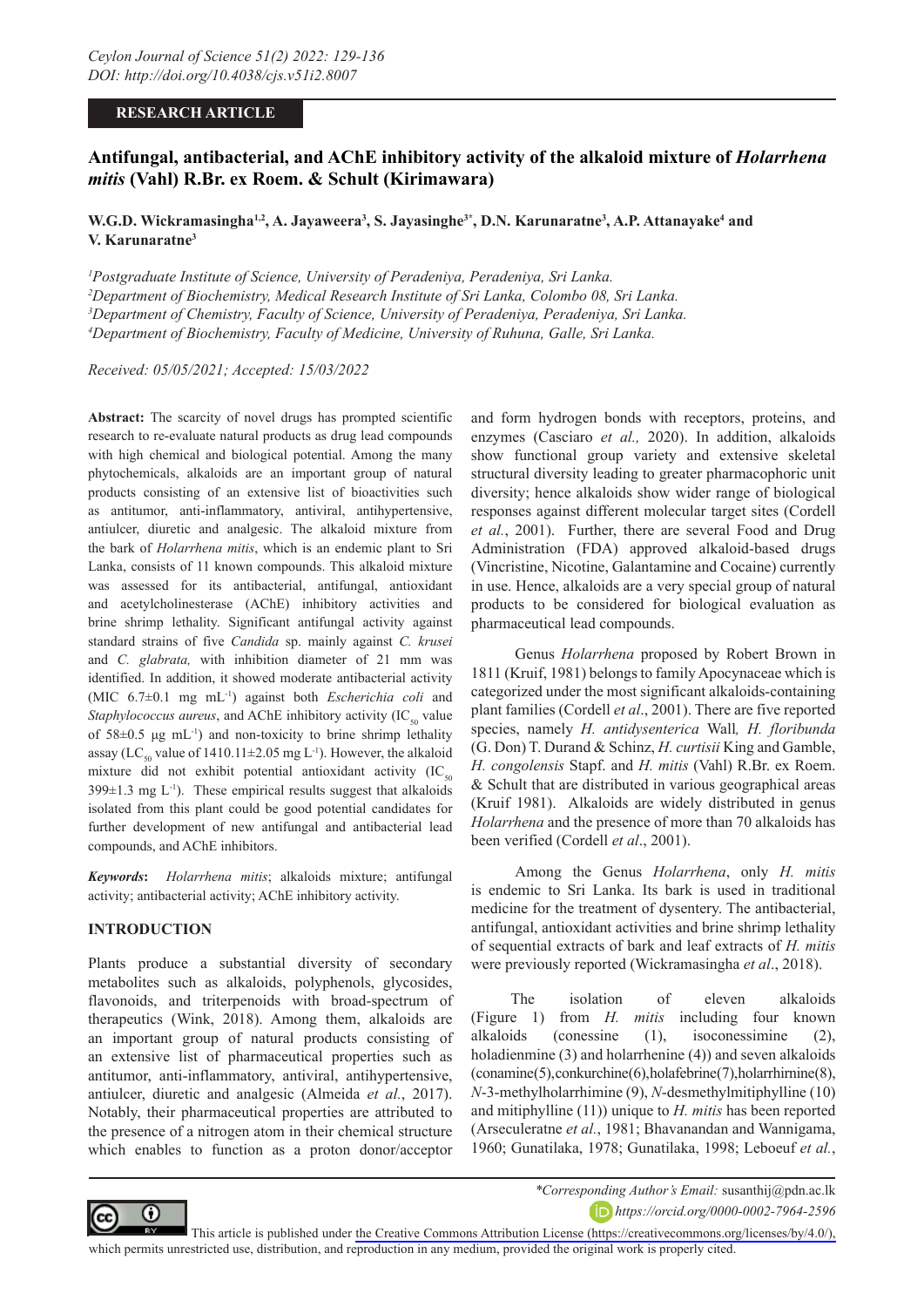

Conessine (1), Isoconessimine (2), Holadienmine (3), Holarrhenine (4), Conamine (5), Conkurchine (6), Holafebrine (7), Holarrhirnine (8), N-3- methylholarrhimine (9), N-desmethylmitiphylline (10), Mitiphylline (11)

**Figure 1:** Chemical structures of alkaloids isolated from *Holarrhena mitis.*

1972; Pyman, 1919; Wannigama and Cave, 1972). This report indicates that only two alkaloids were isolated from the leaves (N-desmethylmitiphylline and mitiphylline) and they were present in the bark as well. However, except for the reported moderate antibacterial and AChE inhibitory activity of conessine, there are no bioactivity reports available for the alkaloids of *H. mitis*.

Thus, the main objective of present study was to determine the antibacterial, antifungal, antioxidant, acetylcholinesterase inhibition activities and brine shrimp lethality of the alkaloid mixture isolated from the bark of *H. mitis.*

#### **MATERIALS AND METHODS**

### **Collection and identification of the plant**

Representative samples of bark of *H. mitis* were collected from the Royal Botanical Gardens, Peradeniya and the identity of the plant was confirmed by the National Herbarium, Department of Royal Botanical Garden, Peradeniya and a voucher specimen (No. 6/01/H/03) was deposited on 12/12/2013.

#### **Isolation of the alkaloid mixture**

Alkaloid extraction was performed by an acid-base extraction process as described by Jones and Kinghorn with some modifications (Jones and Kinghorn, 2006). The cleaned, air dried and ground bark (200 g) of the *H. mitis* was directly extracted exhaustively into MeOH by percolation at room temperature. The extract was filtered using Whatman No. 1 filter paper and concentrated using the rotary evaporator below 40  $\degree$ C to yield 98 g of MeOH extract. It was acidified with 2M HCl and the HCl soluble portion was partitioned with chloroform (CHCl<sub>3</sub>). The aqueous acidic layer was basified with 30 % liquid ammonia (adjusted into pH 8) and repeatedly extracted with  $CHCl<sub>3</sub>$  until the complete removal of alkaloids from the aqueous layer was confirmed by checking with "Dragendorff's" reagent. The combined organic layers were washed with distilled water, brine solution and dried over anhydrous  $\text{Na}_2\text{SO}_4$ . It was concentrated using a rotary vacuum evaporator below 40  $\mathrm{C}$  to obtain crude alkaloid extract (13 g, 13.26 %) as a dark brown residue.

#### **Determination of antibacterial activity**

The isolated alkaloid mixture of *H. mitis* was tested against *Staphylococcus aureus* (ATCC 25923) and *Escherichia coli* (ATCC 25922) obtained from the culture collection maintained at the Department of Microbiology, Faculty of Medicine, University of Peradeniya using agar dilution method (Hussain *et al.*, 2011).

Test solutions were prepared by dissolving 50, 100 and 200 mg of alkaloids fraction in dimethyl sulfoxide (DMSO) (2 mL) to obtain concentrations of 25, 50 and 100 mg mL-1 respectively. Each of the test solutions (2 mL) were added to sterile Muller Hinton Agar (MHA) (18 mL), swirled and poured into petri dishes and allowed to settle on a level surface to get the final test concentration of plates as 2.5, 5.0 and 10.0 mg mL-1 respectively. DMSO (solvent) was tested as the negative control.

The turbidity of overnight cultures of both bacterial strains was adjusted to 0.5 McFarland standards and diluted 1:10 with sterile normal saline. Ten microliters of diluted bacterial suspension of each organism  $(1x10^7 \text{ CFU mL}^{-1})$ was inoculated on the solidified agar surface to give the desired final inoculum of  $1x10^5$  CFU mL<sup>-1</sup>. The inocula were allowed to absorb on to the medium and the plates were incubated  $(37 \,^{\circ}\text{C})$  for 24 hours).

The minimum inhibition concentration (MIC) of the alkaloid mixture was taken as the concentration of the corresponding plate where there was no visible growth of the organisms. Results were given as the mean value of triplicates.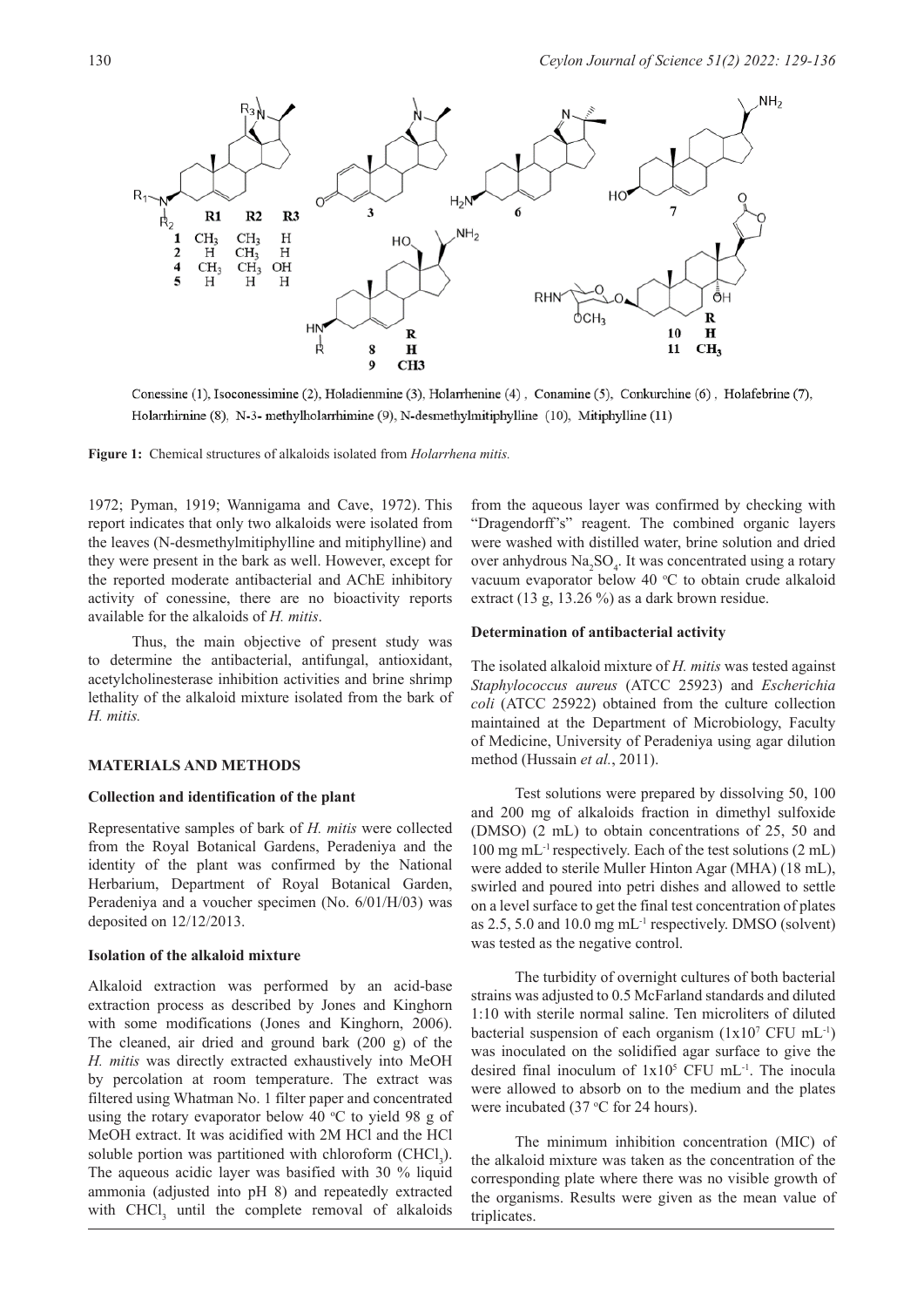#### **Determination of antifungal activity**

Totally, five *Candida* sp. (*C. tropicalis-*ATCC 13803, *C. albicans-*ATCC 10231, *C. parapsilosis-*ATCC 22019*, C. krusei-*ATCC 6258*, C. glabrata-*ATCC 90030) from the culture collection maintained at the Division of Microbiology, Faculty of Dental Sciences, University of Peradeniya were selected for the determination of antifungal activity of the alkaloid fraction of *H. mitis* in the present study using Agar-well diffusion method (Kumar *et al.*, 2009).

Fungal suspensions of each *Candida* sp. were adjusted to McFarland turbidity of  $0.5$  (1 x  $10^8$  CFU mL<sup>-1</sup>) and evenly spread on solidified Mueller Hinton Agar (MHA) plates using a sterile cotton swab and left at room temperature for 30 min. Then 12 mm diameter wells were made in the medium by using a sterile cork bore and the bottom was sealed with molten MHA. The dissolution of alkaloid extract was aided by 10 % (V/V) ethanol (EtOH) and transferred into separate wells to a final amount of 100 μg test compound per well. Ketoconazole (100 μg per well) and 10 % EtOH were used as positive and negative controls respectively. These plates were incubated at 35 °C for 24 h. Antifungal activity of the alkaloid mixture was determined by measuring the diameter of the zone of inhibition (ZOI) of fungal growth. Results were given as the mean diameter of the ZOI of the three replicates.

#### **Determination of antioxidant activity**

Antioxidant activity of alkaloids of *H. mitis* was assessed by the free radical scavenging ability of alkaloid extracts against the stable 1,1-diphenyl-2-picrylhydrazyl (DPPH) radical according to the method given by Budzianowski and Budzianowska with slight modifications (Budzianowski and Budzianowska, 2006).

A concentration series (10, 20, 40, 60, 80, and  $100$  mg  $L^{-1}$ ) of the alkaloid mixture was prepared by dissolving the extract in methanol (MeOH). The absorbance at 517 nm was recorded immediately and taken as the blank  $(A<sub>B</sub>)$  reading. An aliquot (0.2 mL) of freshly prepared DPPH solution (1.5 mol dm<sup>-3</sup>) in MeOH was added to 2.8 mL of each test concentration and the mixture was shaken vigorously and incubated at room temperature for 30 minutes in the dark. After 30 minutes, the absorbance of each test mixture at 517 nm was recorded as  $A_s$ . DL-α-tocopherol served as positive control and DPPH (0.2 mL) and MeOH (2.8 mL) served as negative control. The percent antioxidant activities (AA%) of plant extracts and DL-α-tocopherol were calculated at each concentration level according to the formula,

Percent antioxidant activity (AA%) = 100- [(A<sub>s</sub>- A<sub>B</sub>) ×  $100\bar{A}_c$ ]

 $A_s$ : Absorbance of test solution (after 30 minutes of adding DPPH)

 $A<sub>B</sub>$ : Absorbance of the extracts (before adding DPPH)

A<sub>c</sub>: Absorbance of negative control  $(1.0 \times 10^{-4} \text{ mol dm}^{-3})$ 

Each test was carried out in triplicate.

## **Determination of acetylcholinesterase (AChE) inhibition activity**

Inhibition of AChE activity of the alkaloid fraction of *H. mitis* was measured according to the Ellman's colorimetric method with minor modifications (Dzoyem and Eloff, 2015; Ellman *et al*., 1961). AChE enzyme (EC 3.1.1.7)  $(0.2 \text{ U } mL^{-1})$   $(100 \mu L)$  was added to the mixture of 250 μL of 15 mM acetylcholine iodide (in water), 120 μL of 3 mM DTNB (5,5-dithio-bis-(2-nitrobenzoic acid) solution (in buffer A [pH 8, Tris-HCl(50 mmol dm<sup>-3</sup>), NaCl (0.1 mol dm<sup>-3</sup>) and MgCl<sub>2</sub>.6H<sub>2</sub>O (0.02 mol dm<sup>-3</sup>)]), 500 μL of Buffer B [50 mmol dm-3, pH 8, containing 0.1% bovine serum albumin) and 250 μL of alkaloid extract at a graded dose of 10, 20, 30, 40, 50, 60 mg mL $^{-1}$  and the absorbance of the resultant solution was measured spectrophotometrically at 405 nm. Galantamine served as the reference standard. The AChE inhibitory activity is expressed in terms of  $IC_{50}$  (concentration of the extract/ reference compound required to inhibit AChE activity by 50%) calculated from the regression equation obtained from the percent AChE inhibition activity of alkaloid extract at different concentrations. The percent inhibition of AChE was calculated using the following equation.

Percent AChE inhibition activity =  $(A_c-A_s)/A_c \times 100\%$ 

 $A<sub>c</sub>$ : Absorbance of the control without the alkaloid extract/ reference compound

 $A_s$ : Absorbance of the alkaloid extract/reference compound.

Results are presented as means  $\pm$  standard errors of the experiment in triplicate.

#### **Determination of brine shrimp lethality**

Brine shrimp lethality of the alkaloid extract of *H. mitis* was measured using the brine shrimp (*Artemia salina*) lethality assay according to Carvalho-silva *et al*. with slight modifications (Carvalho-silva *et al*., 2012). Stock solution was prepared by dissolving the alkaloid mixtures in DMSO  $(< 2\%)$  and diluted with artificial sea water to obtain a series of different concentrations (1, 10, 25, 50, 100, 250, 500, 750, 1000 and 2000 mg L-1) of alkaloid mixture. After 48 hours of hatching and maturation of shrimp eggs in artificial sea water, 10 larvae were placed separately in vials containing different concentrations of alkaloid extract (4 mL) using a pasture pipette. The total volume was brought up to 5 mL with artificial brine solution and incubated at room temperature for 24 hours under illumination. The vials supplemented with potassium dichromate and DMSO also served as positive and negative controls, respectively. The lethal concentration at 50% mortality after 24 hours of exposure and the  $LC_{50}$  were determined. Each screening was carried out in triplicate.

#### **Statistical analysis**

All experiments were conducted in triplicate. Antifungal, antioxidant, AChE inhibitory activities and brine shrimp lethality results expressed as mean+standard error. Antibacterial activity results were expressed as mean value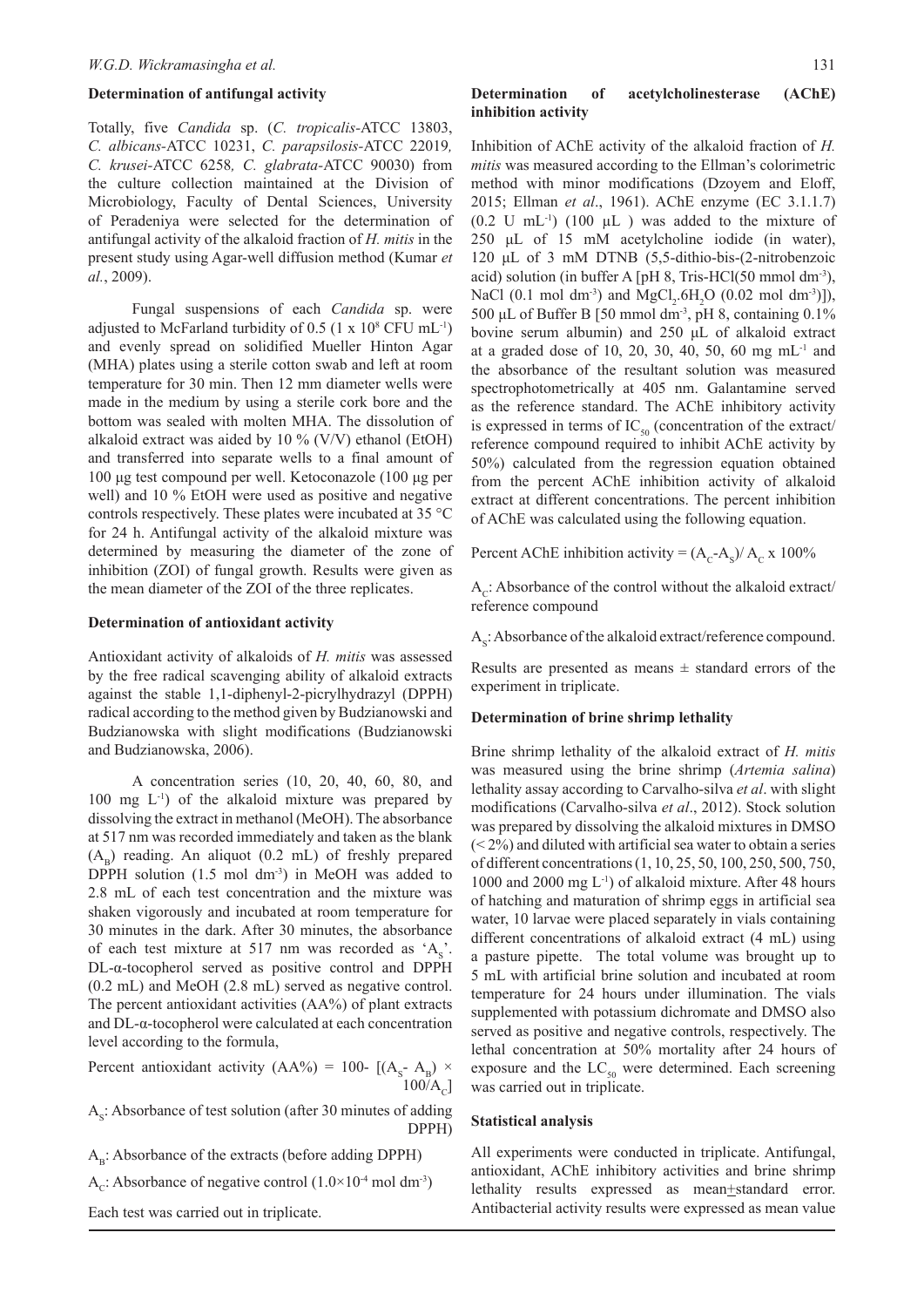of triplicates. The lethal concentration at 50% mortality after 24 hours of exposure and the  $LC_{50}$  with a 95% confidence level were determined by Probit analysis using the statistical software "Minitab® 16.1.0". Calculation of  $IC_{50}$  values was done using regression analysis carried out using Minitab software.

### **RESULTS AND DISCUSSION**

In our previous study, several bioactivities in different sequential extracts of bark and leaves of *H. mitis* such as significant antifungal activity against *Candida* sp. which was very close to that of the positive control ketoconazole, moderate antibacterial activity against *Staphylococcus aureus* (ATCC 29213) and moderate antioxidant activity were observed and have directed for further studies on isolation and identification of the corresponding active compounds (Wickramasingha *et al.*, 2018).

Even though, *H. mitis* is identified as an alkaloid rich plant, the data obtained from the above study was insufficient to predict whether the alkaloids of the *H. mitis*

are responsible for those promising bioactivities. Hence, in this study alkaloid mixture separated from the MeOH extract of the bark of *H. mitis* was used to determine the antibacterial, antifungal, antioxidant, AChE inhibitory activities and brine shrimp lethality and the data pertaining to each activity is presented in Table 1.

The alkaloid mixture obtained from *H. mitis* was tested for its antibacterial property against *S. aureus* and *E. coli* as representative strains for Gram-negative and Gram-positive bacteria. As shown in Table 1, both *S. aureus* and *E. coli* are equally susceptible to alkaloid extract of *H. mitis* (MIC  $6.7$  mg mL<sup>-1</sup>). Research findings of this genus have identified, conessine (1), *N*-formylconessimine (12), holarrifine (13) and holadysamine (14) as potential antibacterial alkaloids out of the isolated alkaloids from this genus (Figure 2) (Li-Na *et al*., 2017; Patrice *et al*., 2007; Raman *et al*., 2004; Siriyong *et al*., 2018; Yemoa *et al*., 2015). From these four alkaloids, only conessine was reported from *H. mitis*. Therefore, conessine may play a major role in the antibacterial activity.

**Table 1:** Results of antibacterial, antifungal, antioxidant, AChE inhibitory activity activities and brine shrimp lethality of alkaloids extract of *Holarrhena mitis*.

| <b>Bio activities</b>                                             |                 | <b>Alkaloid fraction</b> | <b>Positive Control</b>                |
|-------------------------------------------------------------------|-----------------|--------------------------|----------------------------------------|
| Antibacterial activity*                                           | S. aureus       | 6.7                      | Not tested                             |
| [MIC $(mg \, mL^{-1})$ ]                                          | E coli          | 6.7                      | Not tested                             |
| Antifungal activity**<br>[diameter of ZOI (mm/100 $\mu$ g)]       | C. tropicalis   | $25.0 + 0.5$             | $30.7^{\rm a}+0.3$                     |
|                                                                   | C. albicans     | $22.0 + 0.7$             | $30.7^{\mathrm{a}} + 0.9^{\mathrm{c}}$ |
|                                                                   | C. parapsilosis | $25.0 + 0.3$             | $29.7a + 0.3$                          |
|                                                                   | C. krusei       | $21.0 + 0.5$             | $22.3^a + 0.3$                         |
|                                                                   | C. glabrata     | $21.0 + 0.6$             | $25.0^{\circ}+0.6$                     |
| DPPH assay** $(IC_{50}: mg L^{-1})$                               |                 | $399.0 + 1.3$            | $12.2^b + 0.33$                        |
| AChE inhibitory activity** $(IC_{so}: \mu g \, mL^{-1})$          |                 | $58.54 + 0.14$           | $3.33^{\circ} + 0.07$                  |
| Brine shrimp lethality** (LC <sub>so</sub> : mg L <sup>-1</sup> ) |                 | $1410.11 + 2.05$         | $35.24^d + 0.74$                       |





Conessine (1), N-formylconessimine (12), Holarrifine (13), Holadysamine (14)

**Figure 2**: Potent antibacterial alkaloids isolated from Genus *Holarrhena.*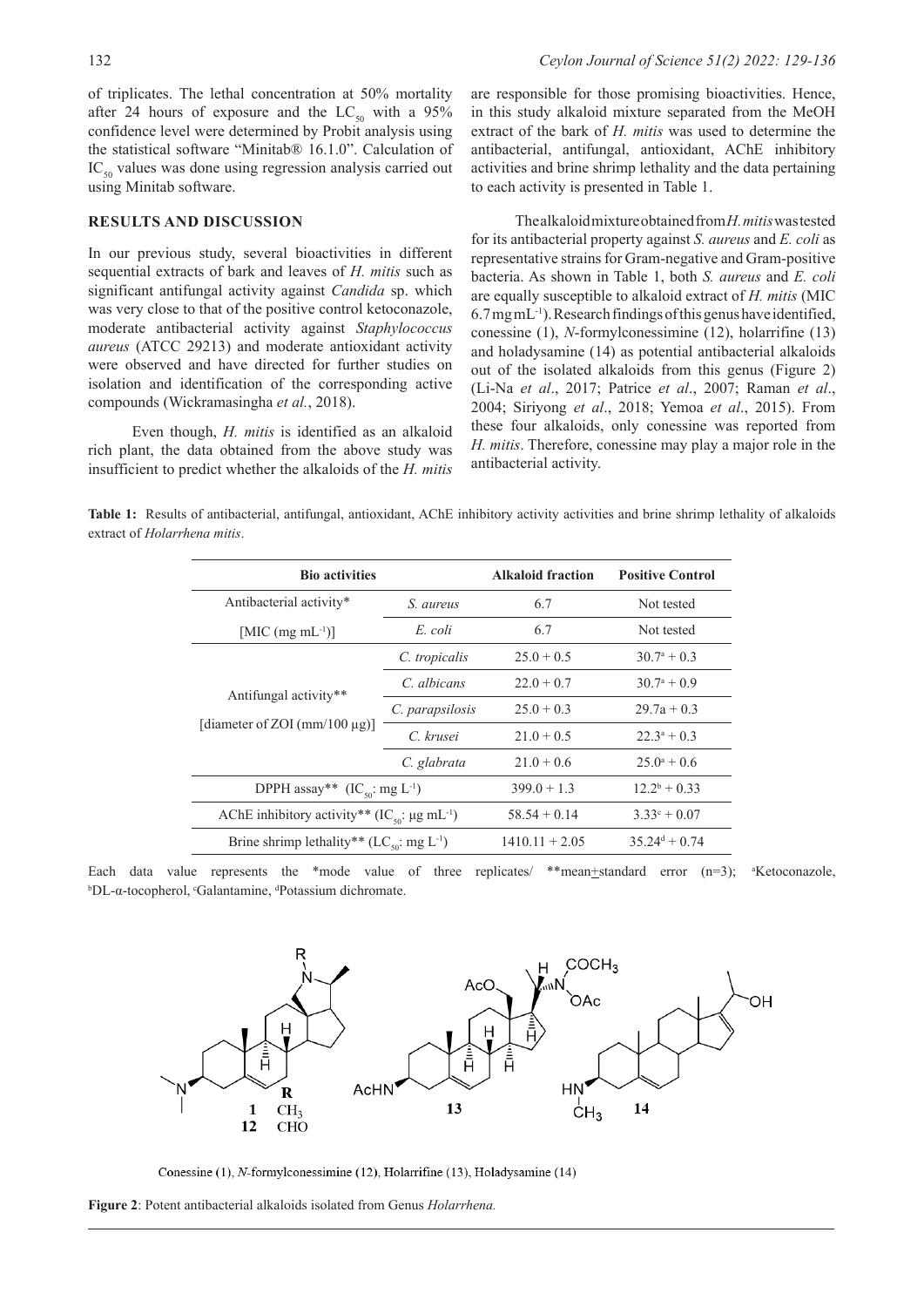Besides antibacterial activity, alkaloids displayed potent fungicidal effect against all the tested *Candida* sp. with inhibition zone diameters ranging from 21-25 mm which are very close to that of standard drug ketoconazole (Table 1). Interestingly, antifungal potential of alkaloids against *C. krusei* and *C. glabrata* was compatible with that of ketoconazole. These results revealed that previously reported antifungal activity of the MeOH extract of bark of *H. mitis* may be due to the alkaloids. Azoles (ketoconazole (15), rimcazole (16), econazole (17), itraconazole (18)) are antifungal medications used for several fungal infections and consist of imidazole or triazole in their structure (Figure 3). Azoles block the formation of ergosterol, which is the major sterol present in fungal cell membrane by inhibiting the 14-α-demethlyase and leads to the accumulation of toxic methylated 14-α-sterols and depletes ergosterol in the fungal cell membrane (Borger *et al*., 1983; Tay, 2005). Even though the alkaloids from *H. mitis* do not have the imidazole or triazole moiety in their structure (Figure 1), N containing heterocyclic compounds may have similar mechanisms toward the antifungal activity. In literature, there are several reports available on antifungal activity of plant derived alkaloids (Vollekova *et al*., 2003; Chen *et al*., 2009; Zhang *et al.*, 2009). However, to the best of our knowledge, no report in the literature was found on antifungal activity of alkaloids from this genus against *Candida* sp. which is identified as the most widespread life-threatening pathogen in immunecompromised patients.

Enhancement of acetylcholine through inhibition of AChE is one strategy of treating Alzheimer's disease which is the most common progressive form of dementia in the aging population (Rollinger *et al.*, 2004; Adewusi *et al.*, 2011). In the present study, results showed significant AChE inhibitory activity (IC<sub>50</sub> 58.54  $\pm$  0.14 μg mL<sup>-1</sup>) for the alkaloids of *H. mitis*; while galantamine (positive control) showed the IC<sub>50</sub> of 3.33  $\pm$  0.07 μg mL<sup>-1</sup>. Galantamine (19) is also a naturally based tertiary alkaloid (Figure 4) which is effectively used in current medicine for the treatment of Alzheimer's disease (Heinrich and Teoh, 2004) and its mechanism of action is reported to be competing with acetylcholine for the AChE active site and inhibiting the hydrolysis of acetylcholine (Scott and Goa, 2000).





**Figure 4:** Chemical structure of Galantamine (19).

Yang *et al.* reported significant AChE inhibitory activity of four steroidal alkaloids (conessine, conessimin, conarrhimin and conimin) isolated from *Holarrhena antidysenterica.* Further, results obtained through the structure activity relationship studies revealed that un-substituted NH group at pyrrolidine moiety and N, N-dimethyl group at C-3 position are important groups to increase the AChE inhibition (Yang *et al.*, 2012). Hence, AChE inhibitory activity of *H. mitis* may be due to Connessine, Holarrhenine and Conkurchine (Figure 1). Further, our findings are in agreement with previous reports in which the AChE inhibition potential is present in plant derived alkaloids (Kongkiatpaiboon *et al*., 2016; Yao *et al*., 2019).

Even though alkaloids of *H. mitis* showed potential antibacterial, antifungal and AChE inhibitory activity, no significant antioxidant potential was found  $(IC_{\epsilon_0} 399.0 \text{ mg } L^{-1})$ . However, our findings do not match with literature reports where several research groups have observed better correlation of alkaloids with radical scavenging antioxidant activity (Gulcin *et al.*, 2010; Tiong *et al*., 2013; Gan *et al*., 2017). Macakova *et al*. have stated that antioxidant potential of alkaloids is mainly determined by the number of aromatic hydroxyl groups present in their chemical structures (Macakova *et al*. 2019). Out of eleven alkaloids reported from *H. mitis*, only two alkaloids (Holarrhenine and Holafebrine) consist of hydroxyl group in their chemical structure (Figure 1). It may be the reason for the low antioxidant potential of alkaloids of *H. mitis*.



Ketoconazole (15), Rimcazole (16), Econazole (17), Itraconazole (18)

**Figure 3**: Chemical structures of the common antifungal medications.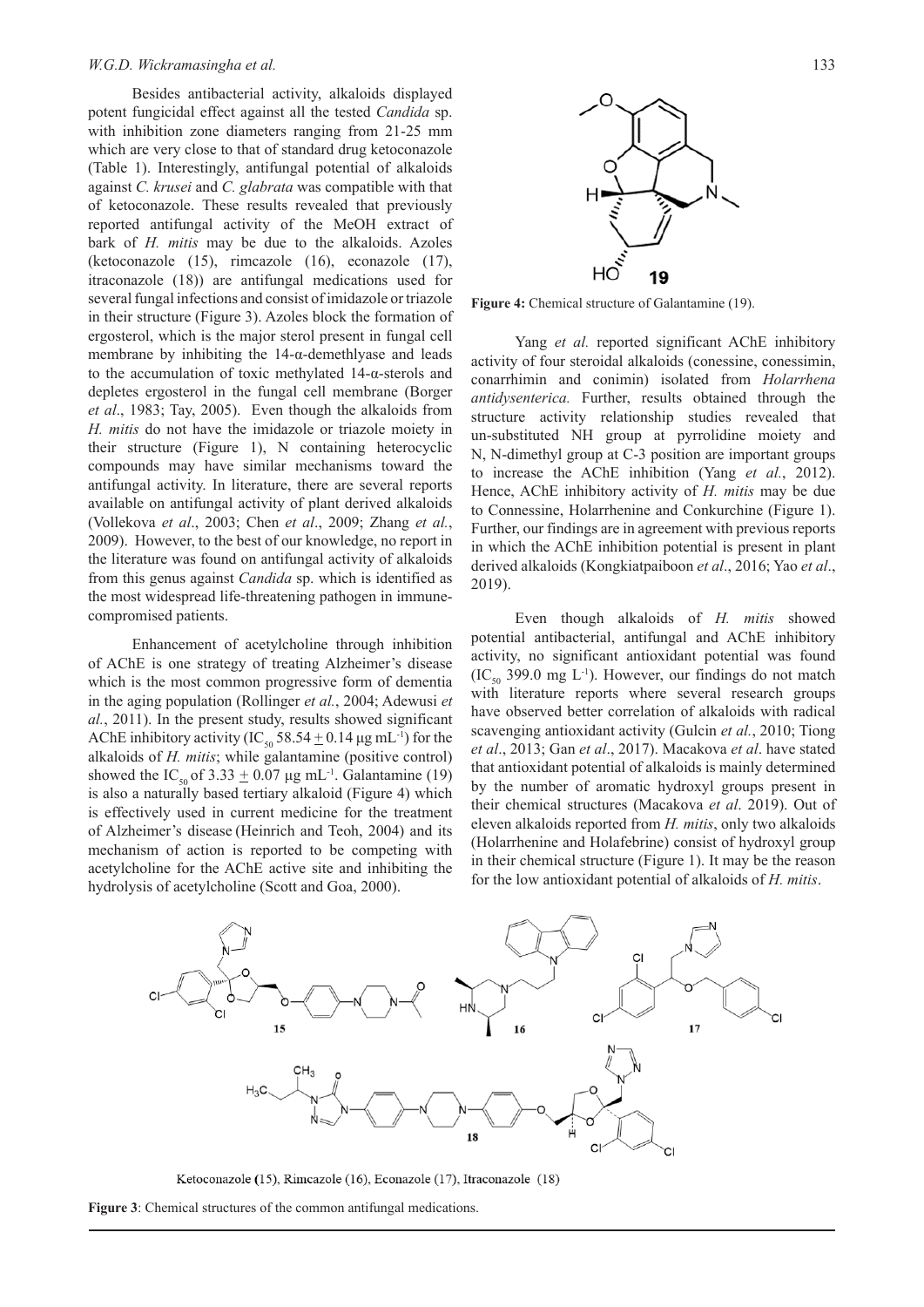Moreover, the alkaloids did not show brine shrimp lethality (LC<sub>50</sub> = 1410.11 mg L<sup>-1</sup>). According to Clarkson's toxicity index, the alkaloids of *H. mitis* thus can be categorized as non-toxic (LC<sub>50</sub> >1000 mg L<sup>-1</sup>) (Hamidi *et al*., 2014). Conversely, the cytotoxic alkaloid compounds, 17-*epi-*holacurtine, 17-*epi*-*N*-demethylholacurtine, holacurtinol, 3α-amino-14α-hydroxypregnan-20-one, 15α-hydroxyholamine, holacurtine and *N*-demethylholacurtine which have been isolated from the other plants of this genus may be absent or present only in trace amounts in this plant which may be the reason for the non- toxicity (Kam *et al*., 1998).

## **CONCLUSION**

The alkaloid mixture separated from the MeOH extract of *Holarrhena mitis* was evaluated for antibacterial, antifungal, antioxidant and AChE inhibitory activities and brine shrimp lethality. The results revealed that alkaloid mixture had moderate antibacterial activity against both *Escherichia coli* and *Staphylococcus aureus* (MIC 6.7 mg mL -1) and hitherto unreported potent antifungal activity against *Candida* sp. (inhibition zone diameters ranging from 21-25 mm). The antifungal potential of alkaloid mixture against *C. krusei* and *C. glabrata* was compatible with that of ketoconazole. In addition, the alkaloid mixture of *Holarrhena mitis* showed moderate AChE inhibitory activity (IC<sub>50</sub> 58.54 μg mL<sup>-1</sup>). However, the mixture of alkaloids exhibits no potential for antioxidant activity (IC<sub>50</sub> 399.0 mg L<sup>-1</sup>) and is not toxic to brine shrimps (LC<sub>50</sub> 1410.11 mg L<sup>-1</sup>). Moreover, these results suggest that alkaloids isolated from this plant could be used as potential candidates for further development of new antibiotics and AChE inhibitors and may provide more effective drug lead compounds for synthesizing new antifungal drugs. In addition, the bioactivity profile shown by the alkaloids might point to the synergistic mechanisms operating when they are present in a mixture.

## **ACKNOWLEDGEMENT**

We acknowledge Department of Chemistry, Faculty of Science, University of Peradeniya, Department of Molecular Biology and Biotechnology, Faculty of Science, University of Peradeniya and Department of Biochemistry, Faculty of Medicine, University of Ruhuna for providing laboratory facilities to conduct the research work.

## **DECLARATION OF CONFLICT OF INTEREST**

The authors declare no conflict of interest.

## **REFERENCES**

- Adewusi, E.A., Moodley, N. and Steenkamp, V. (2011). Antioxidant and acetylcholinesterase inhibitory activity of selected southern African medicinal plants. *South African Journal of Botany* **77**, 638-644. DOI: https:// doi.org/10.1016/j.sajb.2010.12.009.
- Almeida, A.C.A., de-Faria, F.M., Dunder, R.J., Manzo, L.P.B., Souza-Brito, A.R.M.S. and Luiz-Ferreira, A. (2017). Recent trends in pharmacological activity of alkaloids in animal colitis: Potential use

for inflammatory bowel disease. *Evidence-Based Complementary and Alternative Medicine*, 1-24. DOI: https://doi.org/10.1155/2017/8528210.

- Arseculeratne, S.N., Gunatilaka, A.A.L. and Panabokke, R.G. (1981). Studies on medicinal plants of Sri Lanka: Occurrence of pyrrolizidine alkaloids and hepatotoxic properties in some traditional medicinal herbs. *Journal of Ethnopharmacology* **4**(2), 159-177. DOI: https://doi. org/10.1016/0378-8741(81)90033-7.
- Bhavanandan, V.P. and Wannigama, G.P. (1960). Isolation of conessine from (the bark of) *Holarrhena mitis* R. Br. *Journal of the Chemical Society*, 2368-2369. https:// www.cabdirect.org/cabdirect/abstract/19606605152.
- Borgers, M., Bossche, H.V. and De Brabander, M. (1983). The mechanism of action of the new antimycotic ketoconazole. *American Journal of Medicine*, **74**(1B), 2-8. DOI: https://doi.org/10.1016/0002-9343 (83)90507-7.
- Budzianowski, J. and Budzianowska, A. (2006). Chromatographic and spectrophotometric analyses of the DPPH free radical scavenging activity of the fractionated extracts from *Lamium album* L., *Lamium purpureum* L. and *Viscum album* L. *Herba Polonica*, **52** (1-2), 51-57. http://yadda.icm.edu.pl/yadda/element/ bwmeta1.element.agro-article-30c78dbe-b94e-43c5 a190-aeed075ff946.
- Carvalho-silva, L.B., Oliveira, M.D.V., Gontijo, V.S., Oliveira, W.F., Derogis, P.B.M.C., Stringheta, P.C., Nagem, T.J., Brigagao, M.R.P.L. and Santos, M.H.D. (2012). Antioxidant, cytotoxic and antimutagenic activities of 7-epi-clusianone obtained from pericarp of *Garcinia brasiliensis*. *Food Research International* **48**, 180-186. DOI: https://doi.org/10.1016/j.foodres. 2012.03.003.
- Casciaro, B., Mangiardi, L., Cappiello, F., Romeo, I., Loffredo, M.R., Iazzetti, A., Calcaterra, A., Goggiamani, A., Ghirga, F., Mangoni, M.L., Botta, B. and Quaglio, D. (2020). Naturally occurring alkaloids of plant origin as potential antimicrobials against antibiotic-resistant infections. *Molecules*, **25**, 3619. DOI: https://doi.org/ 10.3390/molecules25163619.
- Chen, J.H., Du, Z.Z., Shen, Y.M. and Yang, Y.P. (2009). Aporphine alkaloids from *Clematis parviloba* and their antifungal activity. *Archives of Pharmacal Research*  **32**, 3–5. DOI: https://doi.org/10.1007/s12272-009- 1111-7.
- Cordell, G.A., Quinn-Beattie, M.L. and Farnsworth, N.R. (2001). The potential of alkaloids in drug discovery. *Phytotherapy Research* **15**, 183-205. DOI: https://doi. org/10.1002/ptr.890.
- Dzoyem, J.P. and Eloff, J.N. (2015). Anti-inflammatory, anticholinesterase and antioxidant activity of leaf extracts of twelve plants used traditionally to alleviate pain and inflammation in South Africa. *Journal of Ethnopharmacology* **160**, 194-201. DOI: https://doi. org/10.1016/j.jep.2014.11.034.
- Ellman, G.L., Courtney, K.D., Andres, J.V. and Featherstone, R.M. (1961). A new and rapid colorimetric determination of acetylcholinesterase activity. *Biochemical Pharmacology* **7**, 88-95. DOI: org/10.1016/0006-2952(61)90145-9.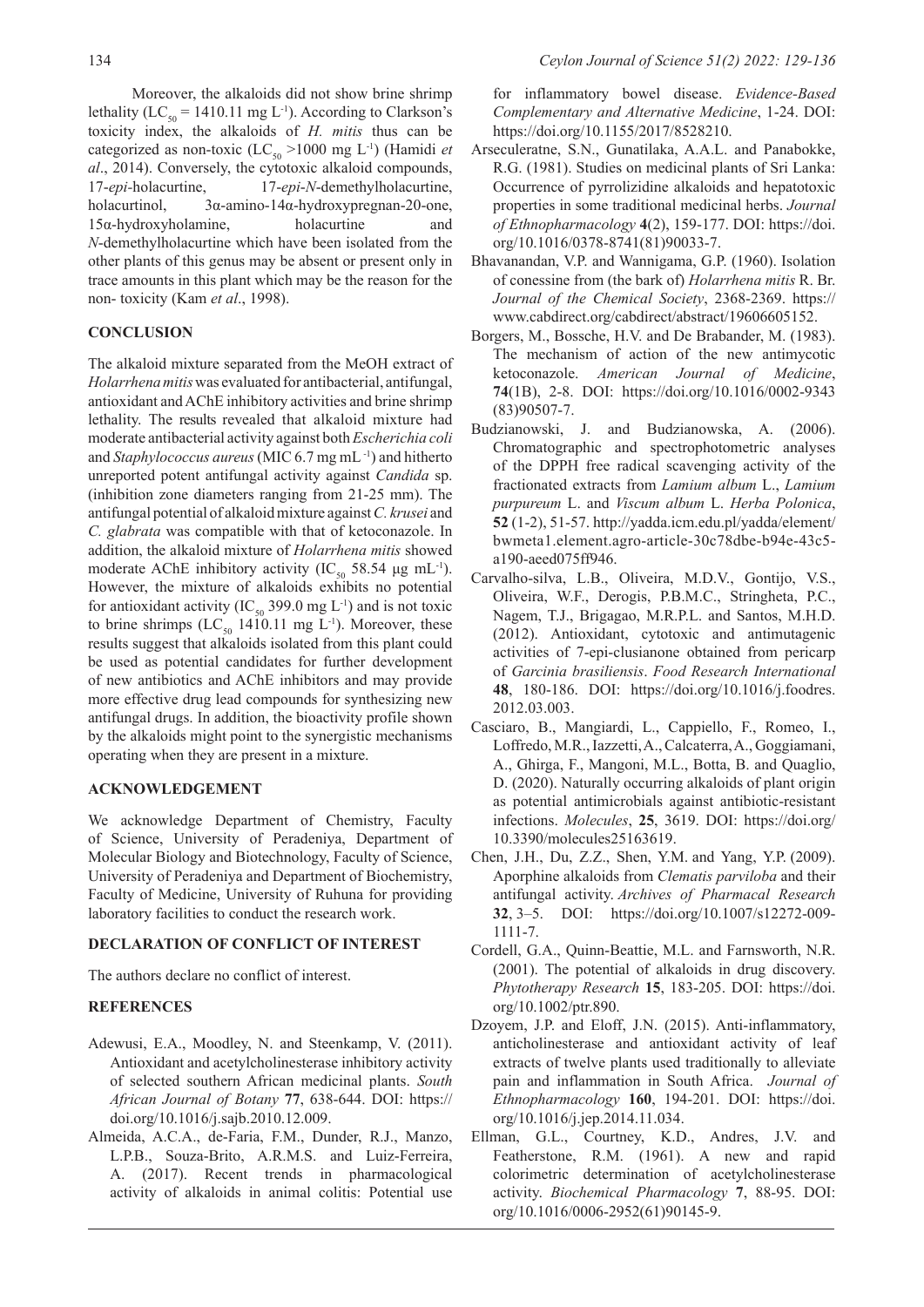- Gan, J., Feng, Y., He, Z., Li, X. and Zhang, H. (2017). Correlations between antioxidant activity and alkaloids and phenols of Maca (*Lepidium meyenii*). *Journal of Food Quality.* **2017**, Article ID 3185945, 10 pages, DOI: https://doi.org/10.1155/2017/3185945.
- Gulcin, I., Elias, R., Gepdiremen, A., Chea, A. and Topal, F. (2010). Antioxidant activity of bisbenzylisoquinoline alkaloids from *Stephania rotunda*: cepharanthine and fangchinoline, *Journal of Enzyme Inhibition and Medicinal Chemistry*, **25** (1), 44-53, DOI: 10.3109/ 14756360902932792.
- Gunatilaka, A.A.L. (1978). Alkaloids of some plants of Sri Lanka-chemistry and pharmacology. *Journal of the National Science Council Sri Lanka* **6**(1), 39-87. ISSN: 0300-9254.
- Gunatilaka, A.A.L. (1998). Alkaloids from Sri Lankan flora. *The Alkaloids: Chemistry and Biology* **52**, 1-101. DOI: https://doi.org/10.1016/S0099-9598(08)60025-5.
- Hamidi, M.R., Jovanova, B. and Panovska, T.K. (2014). Toxicоlogical evaluation of the plant products using brine shrimp (*Artemia salina* L.) model. *Macedonian pharmaceutical bulletin* **60**(1), 9-18. http://bulletin. mfd.org.mk/volumes/Volume%2060/60\_002.pdf.
- Heinrich, M. and Teoh, H. L (2004). Galanthamine from snowdrop—the development of a modern drug against Alzheimer's disease from local Caucasian knowledge. *Journal of Ethnopharmacology* **92**(2–3), 147-162. DOI: https://doi.org/10.1016/j.jep.2004.02.012.
- Hussain, T., Arshad, M., Khan, S., Sattar, H. and Qureshi, M.S. (2011). In vitro screening of methanol plant extracts for their antibacterial activity. *Pakistan Journal of Botany* **43**(1), 531-538. http://www.pakbs.org/pjbot/ PDFs/43(1)/PJB43(1)531.pdf.
- Jones W.P. and Kinghorn A.D. (2006) Extraction of Plant Secondary Metabolites. In: Sarker S.D., Latif Z., Gray A.I. (eds) Natural Products Isolation. Methods in Biotechnology, vol 20. Humana Press. 323-351. DOI: https://doi.org/10.1385/1-59259-955-9:323.
- Kam, T.S., Sim, K.M., Koyano, T., Toyoshima, M., Hayashi, M. and Komiyama, K. (1998). Cytotoxic and leishmanicidal aminoglycosteroids and aminosteroids from *Holarrhena curtisii*. *Journal of Natural Products*  **61***,* 1332-1336. DOI: https://doi.org/10.1021/np970 545f.
- Kongkiatpaiboon, S., Duangdee, N., Prateeptongkum, S. and Chaijaroenkul ,W. (2016 ). Acetylcholinesterase inhibitory activity of alkaloids isolated from *Stephania venosa*. *Natural Product Communications* **11**(12), 1805-1806. PMID: 30508338. DOI: https://doi.org/ 10.1177/1934578X1601101208.
- Kruif, A.P.M. (1981). A revision of *Holarrhena* R. Br. (Apocynaceae). Mededelingen Landbouwhoge school, Wageningen, Nederland. https://edepot.wur.nl/164093.
- Kumar, M., Agarwal, R.C., Dey, S., Rai, V. K and Johnson, B. (2009). Antimicrobial activity of aqueous extract of *Terminaliachebula* RETZ. on Gram positive and Gram negative microorganisms. *International Journal of Current Pharmaceutical Research* **1**(1), 56-60.
- Leboeuf, M., Cave, A., Wannigama, G.P. and Goutarel, R. (1972). Alcaloïdes des feuilles d'Holarrhena mitis.

*Phytochemistry* **11**(2), 843-846. DOI: https://doi.org/ 10.1016/0031-9422(72)80064-5.

- Li-Na, Z., Xiao-Lei, G., Ting-Ting, D., Hui-Yuan, G. and Bo-Hang, S. (2017). Antibacterial steroidal alkaloids from *Holarrhena antidysenteriaca*. *Chinese Journal of Natural Medicines* **15**(7), 540-545.DOI: https://doi. org/10.1016/S1875-5364(17)30080-8.
- Macakova, K., Afonso, R., Saso, L. and Mladenka, P. (2019).The influence of alkaloids on oxidative stress and related signaling pathways. *Free Radical Biology and Medicine* **134**, 429-444. DOI: https://doi. org/10.1016/j.freeradbiomed.2019.01.026.
- Patrice, B.K., Véronique, P.B., David, L. and François-Xavier, E. (2007). Antibacterial activities of the extracts and conessine from *Holarrhena floribunda* G. Don. (Apocynaceae). *Afr. J. traditional Complementary and Alternative Medicines* **4**(3), 352-356. DOI: https://doi. org/10.4314/ajtcam. v4i3.31229.
- Pyman, F.L. (1919). The alkaloids of *Holarrhena congolensis*, Stapf. *Journal of Chemical Soceity, Transactions* **115**, 163-166. DOI: https://doi.org/10. 1039/CT9191500163.
- Raman, S., Sultana, N. and Anwar, M.N. (2004). In vitro antimicrobial activity of holarrifine–24ol isolated from the stem bark of *Holarrhena antidysenterica*. *International Journal of Agriculture & Biology* **6**(4), 698-700. http://www.fspublishers.org/published\_ papers/34166\_..pdf.
- Rollinger J.M., Hornick A., Langer .T, Stuppner H. and Prast H. (2004). Acetylcholinesterase inhibitory activity of scopolin and scopoletin discovered by virtual screening of natural products. *Journal of Medicinal Chemistry* **47**, 6248-6254. DOI: https://doi.org/10.1021/jm049655r.
- Scott, L.J. and Goa, K.L. (2000). Galantamine. *Drugs* **60**, 1095–1122. DOI: https://doi. org/[10.2165/00003495-200060050-00008.](https://doi.org/10.2165/00003495-200060050-00008)
- Siriyong, T., Voravuthikunchai, S.P. and Coote, P.J. (2018). Steroidal alkaloids and conessine from the medicinal plant *Holarrhena antidysenterica* restore antibiotic efficacy in a *Galleria mellonella* model of multidrugresistant *Pseudomonas aeruginosa* infection. *BMC Complementary and Alternative Medicine* **18**(1), 1-10. DOI: https://doi.org/10.1186/s12906-018-2348-9.
- Tay, ET (2005). Azole antifungal agents *pediatrics in review*, **26**(1) 20-21; DOI: https://doi.org/10.1542/pir. 26-1-20.
- Tiong, S.H., Looi, C.Y., Hazni, H., Arya, A., Paydar, M., Wong, W.F., Cheah, S., Mustafa, M.R. and Awang, K. (2013). Antidiabetic and antioxidant properties of alkaloids from *Catharanthus roseus* (L.) G. Don. *Molecules* **18**, 9770-9784; DOI: https://doi.org/10.3390/ molecules18089770.
- Vollekova, A., Košt'álová, D., Kettmann, V. and Tóth, J. (2003). Antifungal activity of *Mahonia aquifolium*  extract and its major protoberberine alkaloids. *Phototherapy Research* **17**(7); 834-837. DOI: https:// doi.org/10.1002/ptr.1256.
- Wannigama, G.P. and Cave, A. (1972). Steroid alkaloids. *In Annales Pharmaceutiques Francaises* **30**, 535.
- Wickramasingha, W.G.D., Wijendra, W.A.S., Karunaratne,